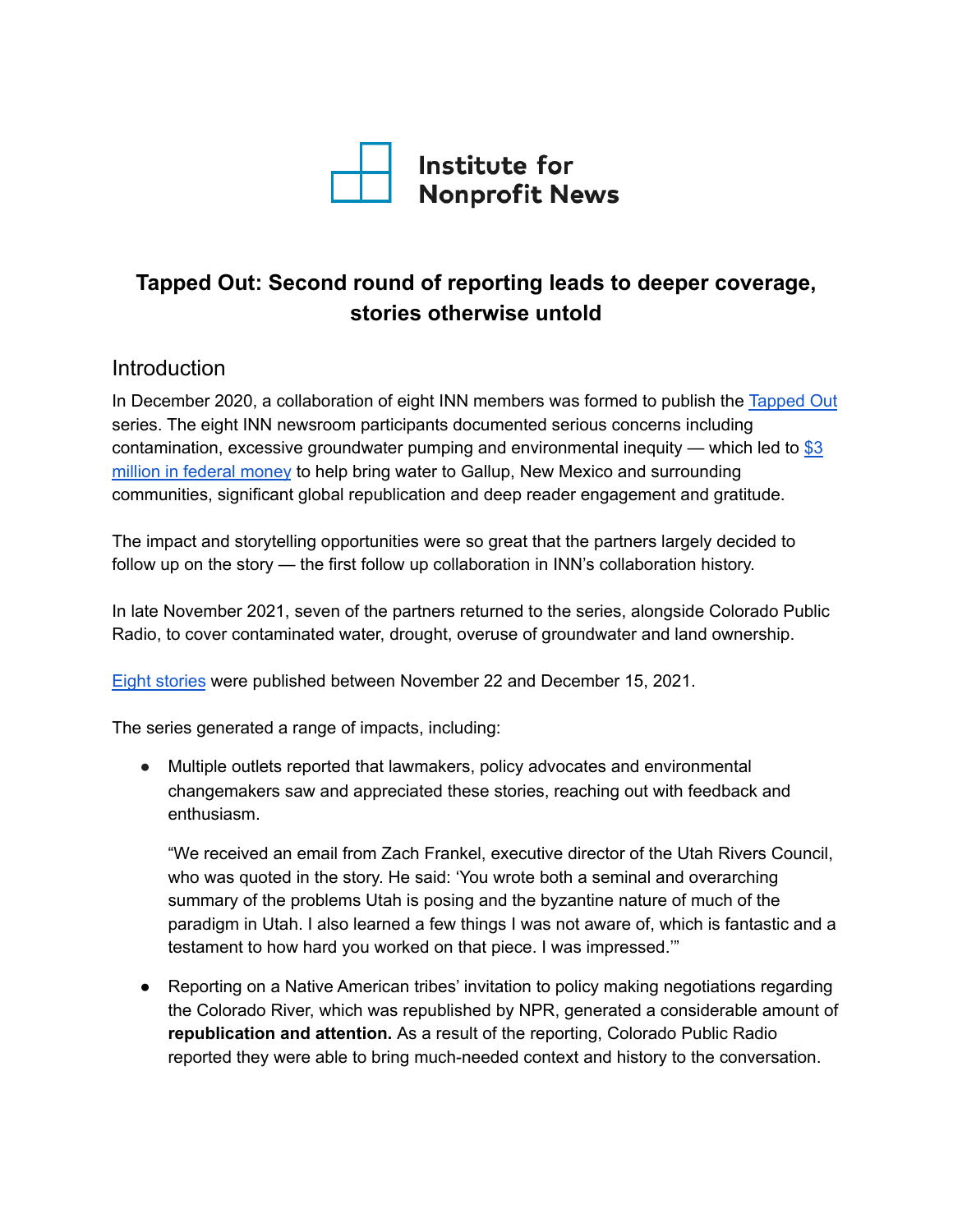"The biggest success was giving a voice to tribal members and native nations that have been excluded from the Colorado River agreement — as well as much of the decades of reporting on it."

- Newsrooms reported **deep reader engagement and gratitude** poured in, with multiple outlets reporting a dramatic increase in reader emails, social media outreach, comments and even donations due to this reporting.
- The series was **widely shared on social media**, with links to the stories posted and retweeted by Twitter accounts with more than 967,000 million total followers and posted on Facebook pages with more than 1.5 million total followers.

This project was made possible by a grant from The Water Desk, with support from INN's Amplify News Project. Amplify — which provided support for project management and organization, as well as cash stipends for reporting and editing — is funded with support from the Joyce Foundation in the Midwest and the Robert R. McCormick Foundation in Chicago.

Nine INN newsrooms — California Health Report, Center for Collaborative Investigative Journalism/SJV Water, Circle of Blue, Colorado Public Radio, Columbia Insight, The Counter, High Country News and New Mexico In Depth — spent several months reporting on water issues in the Western U.S. to create the series.

## Content reach

In addition to publishing stories on their websites and in print, collaboration partners shared links to the series on social media, in newsletters and beyond.

Newsrooms reported that these stories engaged readers and audiences often otherwise underrepresented. For Columbia Insight, the story was seen by "readers and commenters from areas we normally don't draw readers from" and overall helped build its reputation for excellent reporting, as seen in donations specifically thanking the outlet for this story. A full metrics breakdown is available in the [appendix.](#page-4-0)

We found that at least 27 outlets republished at least one story from Tapped Out, notably NPR Morning Edition and Science Friday, while Environmental Health News linked to two stories in their widely-viewed daily newsletter. Meltwater estimates the potential reach of these outlets combined is more than 52 million unique visitors, excluding the Environmental Health News newsletter and SMS-based El Tímpano.

Some recirculation highlights from the series:

• The California Health Report story was translated into Spanish by [South](https://southkernsol.org/2021/12/20/california-health-report-esta-ciudad-del-valle-central-tiene-un-carcinogeno-en-su-agua-por-que-las-soluciones-son-tan-lentas/) Kern Sol, which reached out directly to California Health Report to ask if it could translate the story for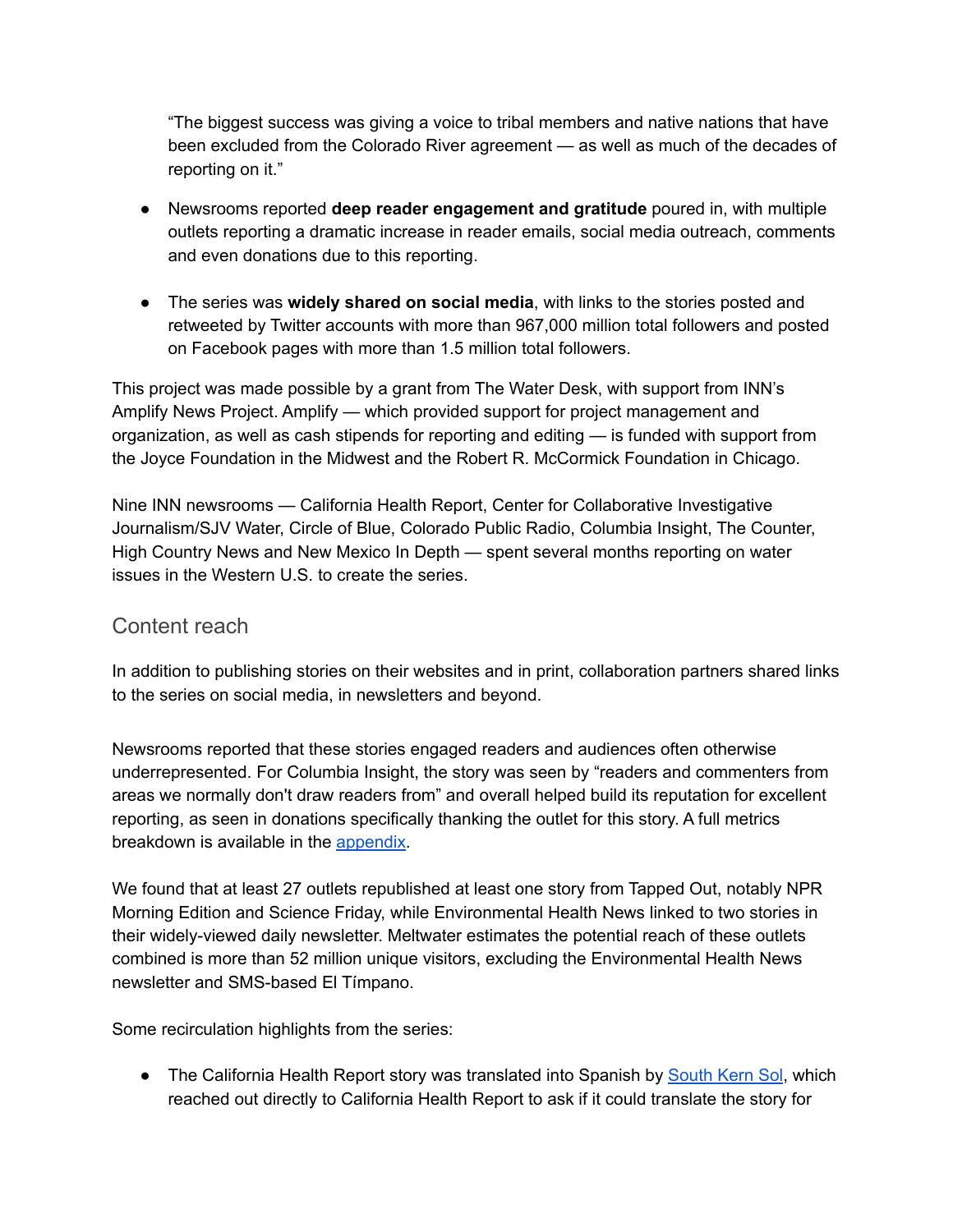their audience.

● Susan Hess (Executive Director/Publisher) of Columbia Insight was interviewed by KPOV [Community](https://kpov.org/wednesday-point-podcast) Radio in Oregon about their reporting.

# Social media distribution

The series caught the attention of a number of influential accounts on social media, with the reporting posted on pages with more than 1.5 million followers on Facebook and posted and retweeted by Twitter accounts with more than 967,000 total followers.

- Links directly to collaboration partners' stories appeared on 40 Facebook pages with a total of almost 1.4 million followers, including 10 groups.
- The stories were shared on Facebook 51 times and received more than 1,900 interactions (comments and reactions).
- In addition, the stories republished by Science Friday and Now This News were shared on Facebook pages with a total of more than 62.4 million followers.
- Stories appeared on Reddit subreddits with a total of 1.8 million members, including [r/environment](https://www.reddit.com/r/environment/comments/r0i7of/this_year_hundreds_of_household_wells_went_dry_in/) (760,000 members), [r/OregonReddit](https://www.reddit.com/r/oregon/comments/r48qn1/how_a_federal_drought_relief_program_left/) (142,000 members) and [r/IndianCountry](https://www.reddit.com/r/IndianCountry/comments/rb651l/historically_excluded_from_colorado_river_policy/) (46,100 members).

Significant social sharing included posts by public officials and political organizations; advocacy groups; and journalists from outlets including the Los Angeles Times, CNN Opinion and ProPublica Southwest. More information on social sharing is available in the [appendix.](#page-4-0)

## Collaboration feedback

When the collaboration concluded we asked the partners to provide feedback on their experience through a survey. Several important themes emerged:

- **● INN funding makes better journalism possible.** Participants said their reporting would not have been possible without the project funding. "As a small non-profit with a limited budget, travel grants are a significant source of funding to get (our) reporters into the field. Without the INN grant, we would not have reported this story."
- **Statewide impact is possible, but not apparent — yet.** Multiple outlets reported that it was too soon to see results, but one organization reported that state legislators had seen or responded to the work and another reported the reporting "brought concerns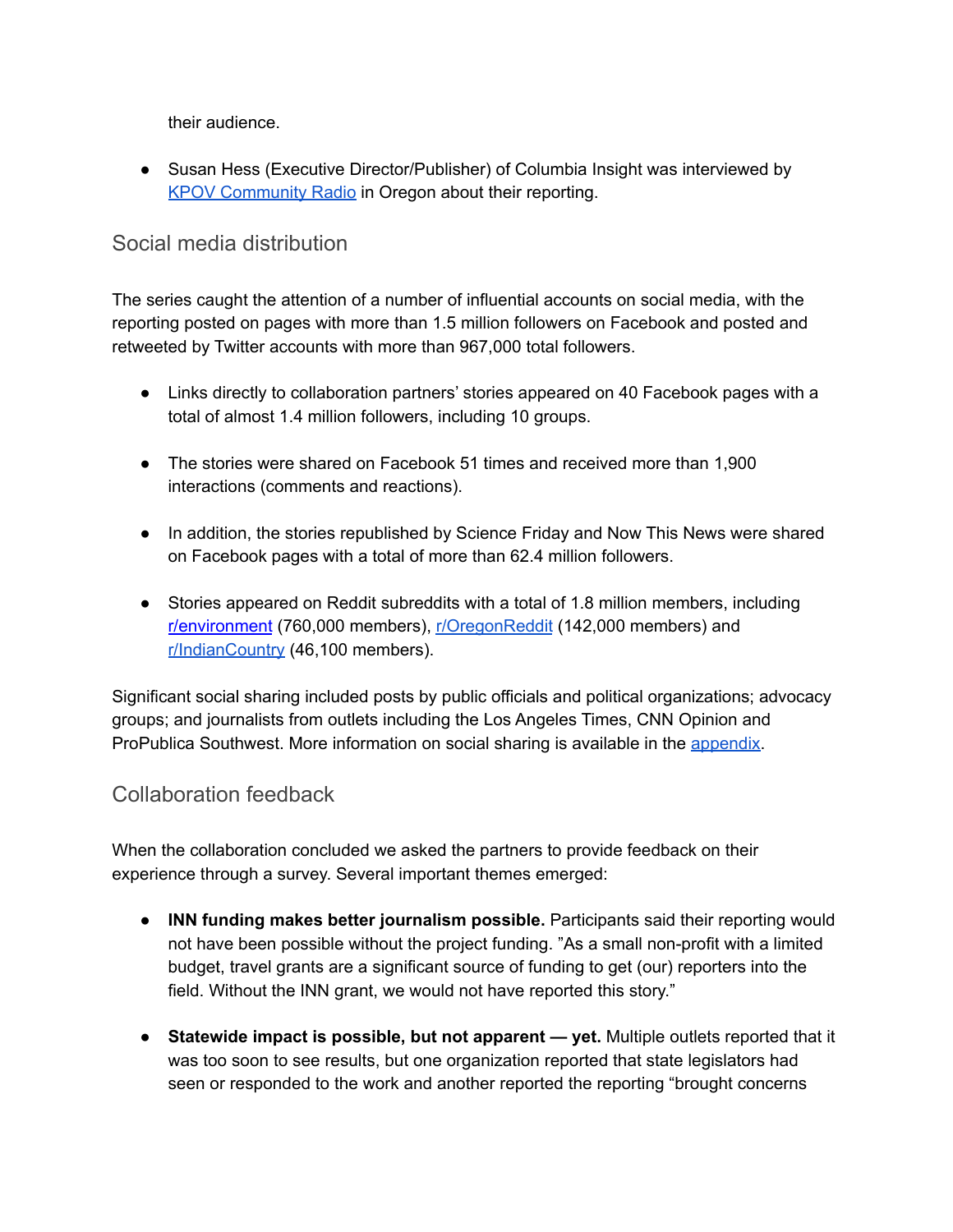that smaller water districts have to the forefront" of conversations. Representative Leslie Herod of Colorado shared the story on her Facebook page.

- **● Distribution drives impact.** Participants valued the partnerships that brought their stories to a wider audience. "Our story was translated into Spanish and published nationally, reaching a broad audience and helping to shift the conversation around this issue."
- **Management matters.** The leadership provided by INN was regularly cited as a positive element for the participants. "This project helped us do 'slow journalism,' and to get a clearer understanding of the level of communication needed to build the kind of trust needed for folks to take risks, stretch beyond themselves and their customary ways of working, and do high-quality and innovative work."

Participants were asked to rank different aspects of the project management from 1 (poor) to 5 (excellent). The responses were overwhelmingly positive, with rankings of 4.1 and above. The full breakdown is available in the [appendix.](#page-4-0)

## Challenges & Observations for the Future

Unsurprisingly, reporting amid the COVID-19 pandemic was cited as a key challenge for participants, who had to adapt their plans in order to do field reporting.

As with any follow up story, the more in-depth you go, the more challenging it is to distinguish the nuance of the story, especially to an audience who may not be experienced in these topics. "It's a complicated, nuanced and legally messy story."

A commitment to the same specific, single-topic interest and high standards of reporting encouraged partners to go further with these stories. "All news outlets strive to do the best job possible and present the most thorough and professional work possible. When you're working as part of a group effort like Tapped Out, when you're meeting with so many excellent journalists every couple weeks and seeing the really great work they're doing, it does kind of give you an extra spark to bring your work up to those high standards."

A deep respect and appreciation was built in the first round of this project and extended into the second series, which was evident in the feedback of the partners surveyed. "We expect to work with many of these folks on future projects. It's been great to build those relationships."

This was INN's first follow up series to a previously published collaboration. While there may be less immediate feedback and impact to report, the series delved into high-level environmental policy and issues, which could be more impactful state-to-state.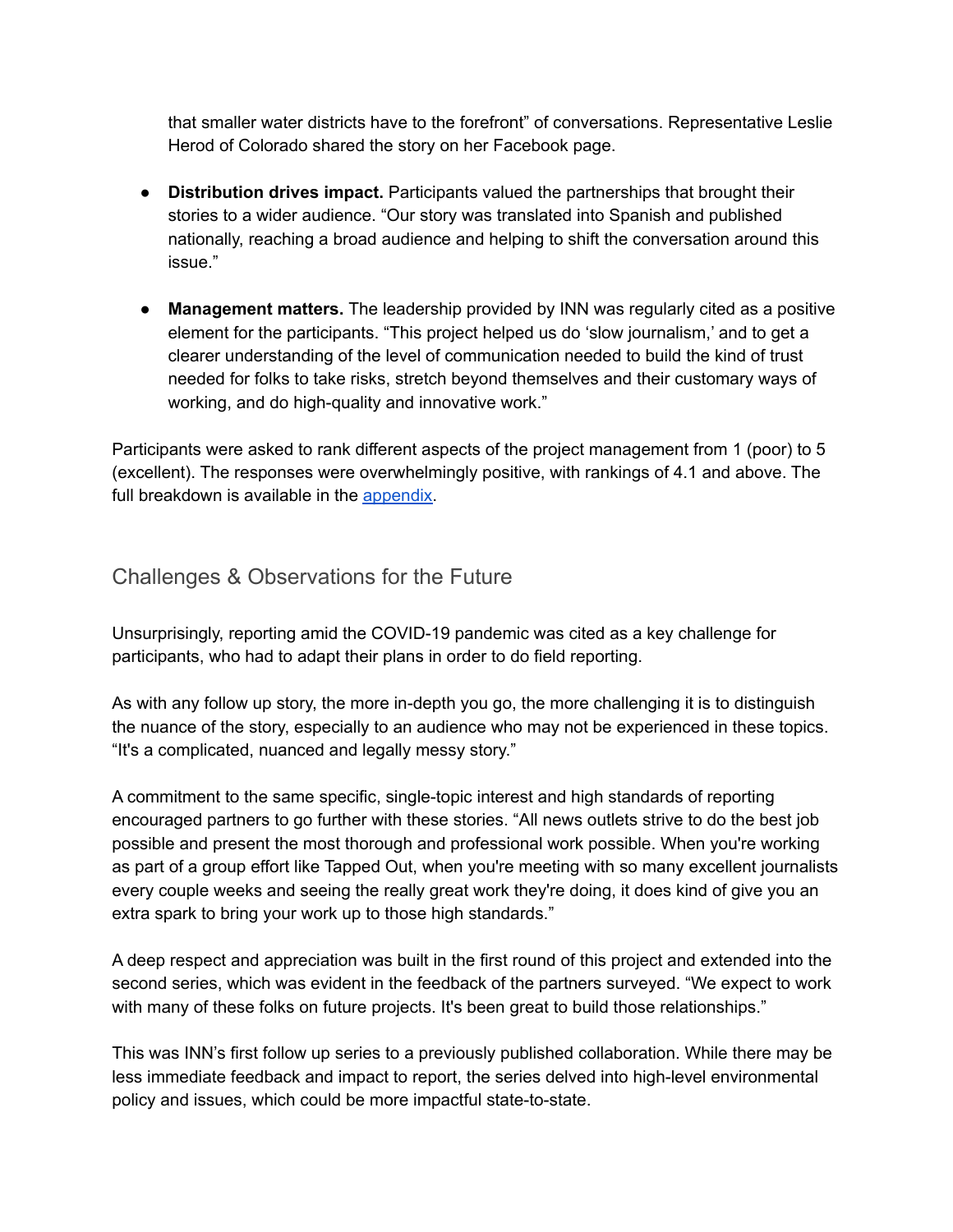# <span id="page-4-0"></span>Appendix

Story performance by outlet:

| <b>Outlet</b>                                                                             | # of unique<br>page views<br>on original<br>site | Average<br>active/engaged<br>time on the<br>story page | <b>Cumulative</b><br><b>Facebook</b><br>shares | <b>Cumulative</b><br><b>Facebook</b><br>comments | <b>Twitter</b><br>impressions |
|-------------------------------------------------------------------------------------------|--------------------------------------------------|--------------------------------------------------------|------------------------------------------------|--------------------------------------------------|-------------------------------|
| <b>California</b><br><b>Health Report</b>                                                 | 606                                              | Unknown                                                | 1                                              | $\overline{0}$                                   | Unknown                       |
| <b>Center for</b><br><b>Collaborative</b><br>Investigative<br><b>Journalism</b><br>(CCIJ) | 204                                              | 6:27                                                   | 20                                             | $\overline{1}$                                   | 264                           |
| <b>Circle of Blue</b>                                                                     | 1,287                                            | 4:36                                                   | 28                                             | 12                                               | 4,079                         |
| Colorado<br><b>Public Radio</b>                                                           | 10,645                                           | 2:45                                                   | 174                                            | 49                                               | Unknown                       |
| Columbia<br>Insight                                                                       | 1,062                                            | 04:29                                                  | 99                                             | 51                                               | Unknown                       |
| <b>High Country</b><br><b>News</b>                                                        | 3,626                                            | 6:02                                                   | 95                                             | 10                                               | 15,789                        |
| <b>New Mexico In</b><br><b>Depth</b>                                                      | 703                                              | 0:46                                                   | 44                                             | 36                                               | 90                            |
| <b>SJV Water</b>                                                                          | 991                                              | 8:41                                                   | 21                                             | 5                                                | 11                            |
| <b>The Counter</b>                                                                        | Roughly<br>5,000                                 | 4:30 on desktop,<br>7:30 on mobile                     | 73                                             | 18                                               | Unknown                       |

Outlets that republished stories:

12 [News](https://www.12news.com/article/news/local/historically-colorado-river-policy-tribes-dwindling-resource-used/73-a79fec4e-d5de-4b46-9089-08b30a472344) **Biz [News](https://biznewspost.com/health/a-federal-drought-relief-program-left-southern-oregon-parched/) Post** Calexico [Chronicle](https://calexicochronicle.com/2021/12/11/historically-excluded-from-colorado-river-policy-tribes-want-a-say-in-how-the-dwindling-resource-is-used/)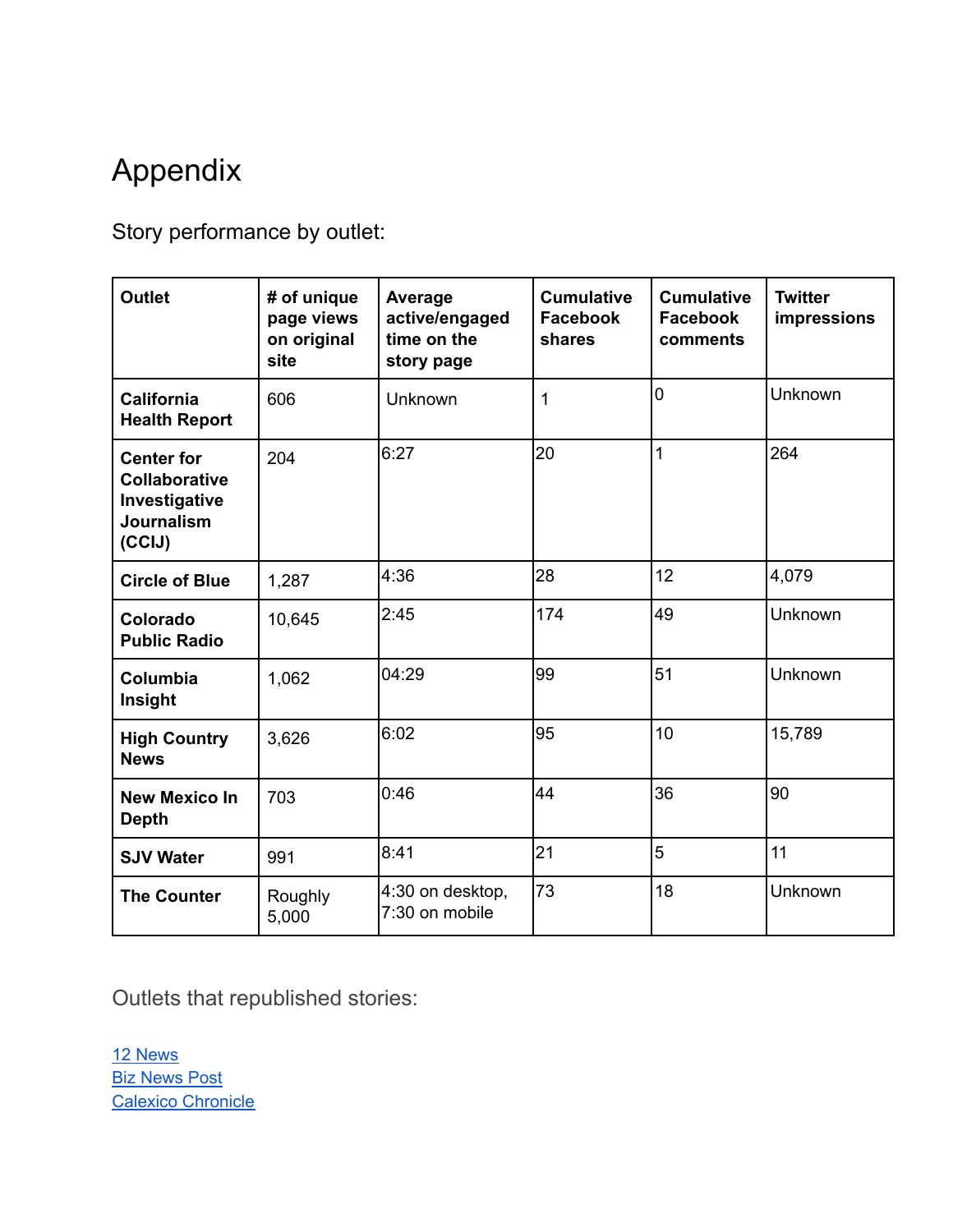[California](https://www.calhealthreport.org/2021/12/08/agriculture-interests-say-canal-fixes-will-help-vulnerable-communities-residents-disagree/) Health Report California [Patch.com](https://patch.com/california/san-francisco/agriculture-interests-say-canal-fixes-will-help-vulnerable-communities) Democratic [Underground](https://www.democraticunderground.com/10734038) [Gallup](http://www.gallupsun.com/index.php?option=com_content&view=article&id=15896:protect-our-home&catid=150:sun-news&Itemid=600) Sun **[Governing](https://www.governing.com/now/corporations-are-consolidating-water-and-land-rights-in-the-west)** GV [Wire](https://gvwire.com/2021/11/22/special-report-small-farmers-struggle-as-ag-titans-boswell-vidovich-wheel-water-for-profit/) **High [Country](https://www.hcn.org/articles/drought-a-federal-drought-relief-program-left-southern-oregon-parched) News** Honest [Columnist](https://honestcolumnist.com/health/how-a-federal-drought-relief-program-left-southern-oregon-parched-and-contributed-to-the-ongoing-groundwater-crisis-in-the-west/) **Indian [Country](https://indiancountrytoday.com/news/jackpile-mine-toxic-legacy-continues-at-laguna-pueblo) Today** [KUSA-TV](https://www.9news.com/article/news/local/historically-colorado-river-policy-tribes-dwindling-resource-used/73-a79fec4e-d5de-4b46-9089-08b30a472344) [NowThis](https://nowthisnews.com/earth/utahs-water-dilemma) News [Player](https://player.fm/series/science-friday-2006452/vocal-fry-indigenous-tribes-and-the-colorado-river-year-in-space-december-10-2021-part-2) FM **[Science](https://www.sciencefriday.com/segments/colorado-river-indigenous-tribes/) Friday** Sentinel [Colorado](https://sentinelcolorado.com/news/state-and-region/colorado-news/historically-excluded-from-colorado-river-policy-tribes-want-a-say-in-how-the-dwindling-resource-is-used/) [Standard-Examiner](https://www.standard.net/news/environment/2021/dec/12/record-breaking-drought-along-wasatch-front-forces-tough-decisions-about-water-supply/) The [Bakersfield](https://www.bakersfield.com/news/canal-projections-bring-up-question-of-cost-who-should-pay/article_dfb1864a-642d-11ec-8cd6-af3606b6491b.html) Californian The [Counter](https://thecounter.org/small-farmers-water-for-profit-kings-county-california-san-joaquin-valley/) Vail [Daily](https://www.vaildaily.com/news/historically-excluded-from-colorado-river-policy-tribes-want-say-in-how-dwindling-resource-is-used/) [NPR](https://www.npr.org/2021/12/29/1068895461/tribes-push-for-a-bigger-role-in-managing-the-shrinking-colorado-rivers-water) [South](https://southkernsol.org/2021/12/20/california-health-report-esta-ciudad-del-valle-central-tiene-un-carcinogeno-en-su-agua-por-que-las-soluciones-son-tan-lentas/) Kern Sol (republished in Spanish) [Environmental](http://ehsciences.activehosted.com/index.php?action=social&chash=6f3ef77ac0e3619e98159e9b6febf557.229&s=a23b2e081b0c8228f4f3f60498436eea) Health News [WFAE](https://www.wfae.org/united-states-world/2021-12-29/tribes-push-for-a-bigger-role-in-managing-the-shrinking-colorado-rivers-water) YES! [Magazine](https://www.yesmagazine.org/environment/2021/12/14/water-california-public-health-communities-of-color) El Tímpano (SMS-based)

#### Social sharing highlights:

#### *Public officials and political groups*

- Colorado Water [Conservation](https://twitter.com/CWCB_DNR/status/1468277505316438017?s=20) Board
- [Conservation](https://twitter.com/ProtectNM/status/1469047469178638339?s=20) Voters NM
- [People's](https://www.facebook.com/110561390688085/posts/450584410019113) Party of Oregon
- [Representative](https://www.facebook.com/100046692052427/posts/443907030509028) Leslie Herod

#### *Advocacy organizations*

- 350 [Eugene](https://www.facebook.com/groups/146484298724391/permalink/5073847545988017)
- California [Pan-Ethnic](https://twitter.com/CPEHN/status/1473375515373228035?s=20) Health Network
- Center for [Environmental](https://www.facebook.com/187674377952352/posts/4471936132859467) Law & Policy
- **Center for Western [Priorities](https://www.facebook.com/273168429458189/posts/4442775582497432)**
- Citizens Water [Advocacy](https://www.facebook.com/465543346856281/posts/4576758829068025) Group
- Clean Water [Action](https://twitter.com/cleanh2oaction/status/1468800070640291842?s=20)
- [Climate](https://twitter.com/ClimateNexus/status/1469474008609480706?s=20) Nexus
- [Climate](https://twitter.com/ClimateReality/status/1473868718929289216?s=20) Reality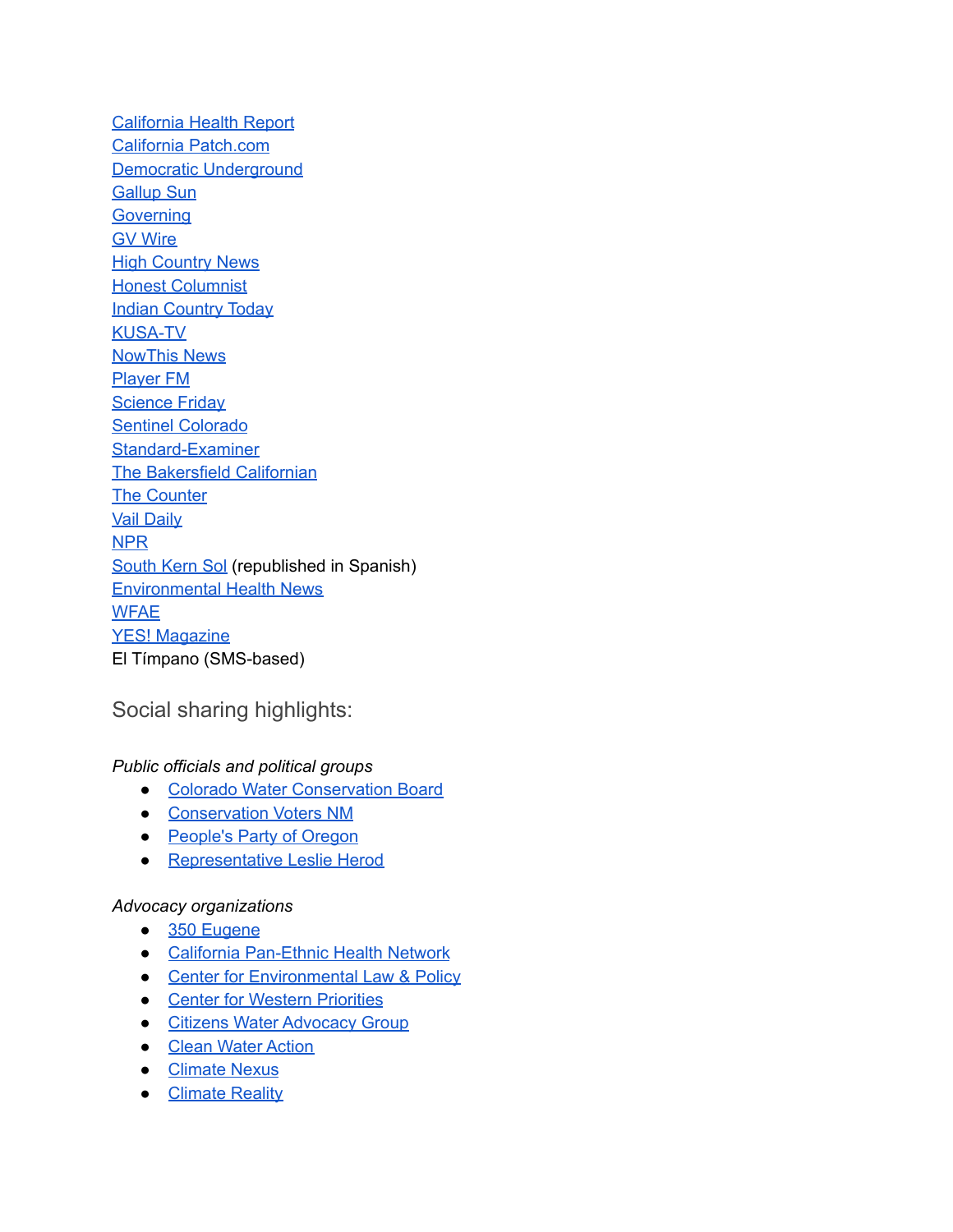- [Community](https://twitter.com/CWaterC/status/1468676241041461248?s=20) Water Center
- Great [Outdoors](https://twitter.com/GreatOutdoorsCO/status/1468367733301600265?s=20) Colorado
- [Population](https://twitter.com/solve_overpop/status/1473749432269099008?s=20) Balance
- [Restore](https://twitter.com/RestoretheDelta/status/1478858436594974720?s=20) the Delta
- Roots of [Change](https://docs.google.com/spreadsheets/d/1JflciwAG6xexMK43XMTldZAzmZiGabQtzowpmmspjSc/edit#gid=1556329948)
- Save The [Colorado](https://www.facebook.com/100064435249695/posts/268417165316123)
- Southern Utah [Wilderness](https://www.facebook.com/100064859465678/posts/271360228369291) Alliance
- The Denver [Foundation](https://twitter.com/TDFcommunity/status/1471901768917389316?s=20)

#### *Media and notable figures*

- Alleen [Brown,](https://twitter.com/AlleenBrown/status/1468986566794219524?s=20) The Intercept
- [Caitlyn](https://twitter.com/caitlynkim/status/1468336817741180930?s=20) Kim, NPR Washington Desk, CPR News
- [Environmental](https://twitter.com/EnvirHealthNews/status/1468885641421328384?s=20) Health News
- Food and [Environment](https://twitter.com/FERNnews/status/1467999836846895113?s=20) Reporting Network
- [Jennifer](https://twitter.com/JenniferLudden/status/1468409707434029061?s=20) Ludden, NPR Editor on climate and energy
- Jeremy Wade [Shockley](https://twitter.com/JeremyWShockley/status/1468383403653402630?s=20), Southern Ute Drum
- Kate [Zerrenner,](https://twitter.com/KateZerrenner/status/1469822868317945861?s=20) Climate Rising producer at Harvard Business School
- Mark [Olalde](https://twitter.com/MarkOlalde/status/1471599573575483393?s=20), environment for ProPublica Southwest
- Michael E. [Campana](https://twitter.com/WaterWired/status/1468637147292835841?s=20), professor at Oregon State University's College of Earth, Ocean, and Atmospheric Sciences
- Nicole [Lampe](https://twitter.com/nicole_amber/status/1468679598401474561?s=20), Managing Director of The Water Hub
- Ryan [Christopher](https://twitter.com/rcjonesphoto/status/1476602898679156761?s=20) Jones, NYT contributor
- [Sammy](https://twitter.com/Sammy_Roth/status/1465828374182445058?s=20) Roth, Energy & environment reporter, Los Angeles Times
- The [Water](https://twitter.com/thewatermain/status/1469004469882998793?s=20) Main
- Yaffa [Fredrick](https://twitter.com/yaffanyc/status/1462917817456476161?s=20), senior political editor, CNN Opinion

#### *Communities impacted by the reporting*

- Box Elder [County](https://www.facebook.com/groups/312067612486538/permalink/1566761010350519) UT 411
- r/By Natives About Natives & The [Americas.](https://www.reddit.com/r/IndianCountry/comments/rb651l/historically_excluded_from_colorado_river_policy/)
- [Cache](https://www.facebook.com/groups/212433270179010/permalink/480033560085645) Valley Public 411
- Colorado Springs Indigenous [Community](https://www.facebook.com/1482151392010446/posts/3761867837372112)
- [r/environment](https://www.reddit.com/comments/r0i7of)
- [Klamath](https://www.facebook.com/groups/175387022474314/permalink/4890095171003452) News
- [Medford](https://twitter.com/MedfordFoodCoop/status/1466561082055606277?s=20) Food Co-op
- [Monument](https://www.facebook.com/groups/1722529531336948/permalink/3077634255826462) Valley Bulletin
- **[Oregon](https://www.reddit.com/r/oregon/comments/r48qn1/how_a_federal_drought_relief_program_left/) Reddit**
- [r/Spokane](https://www.reddit.com/r/Spokane/comments/rcm9a0/as_west_withers_corporations_consolidate_land_and/)
- [r/Washington](https://www.reddit.com/r/Washington/comments/rcm8xs/as_west_withers_corporations_consolidate_land_and/) The Evergreen State
- [r/Water:](https://www.reddit.com/comments/rcm9pu) policy science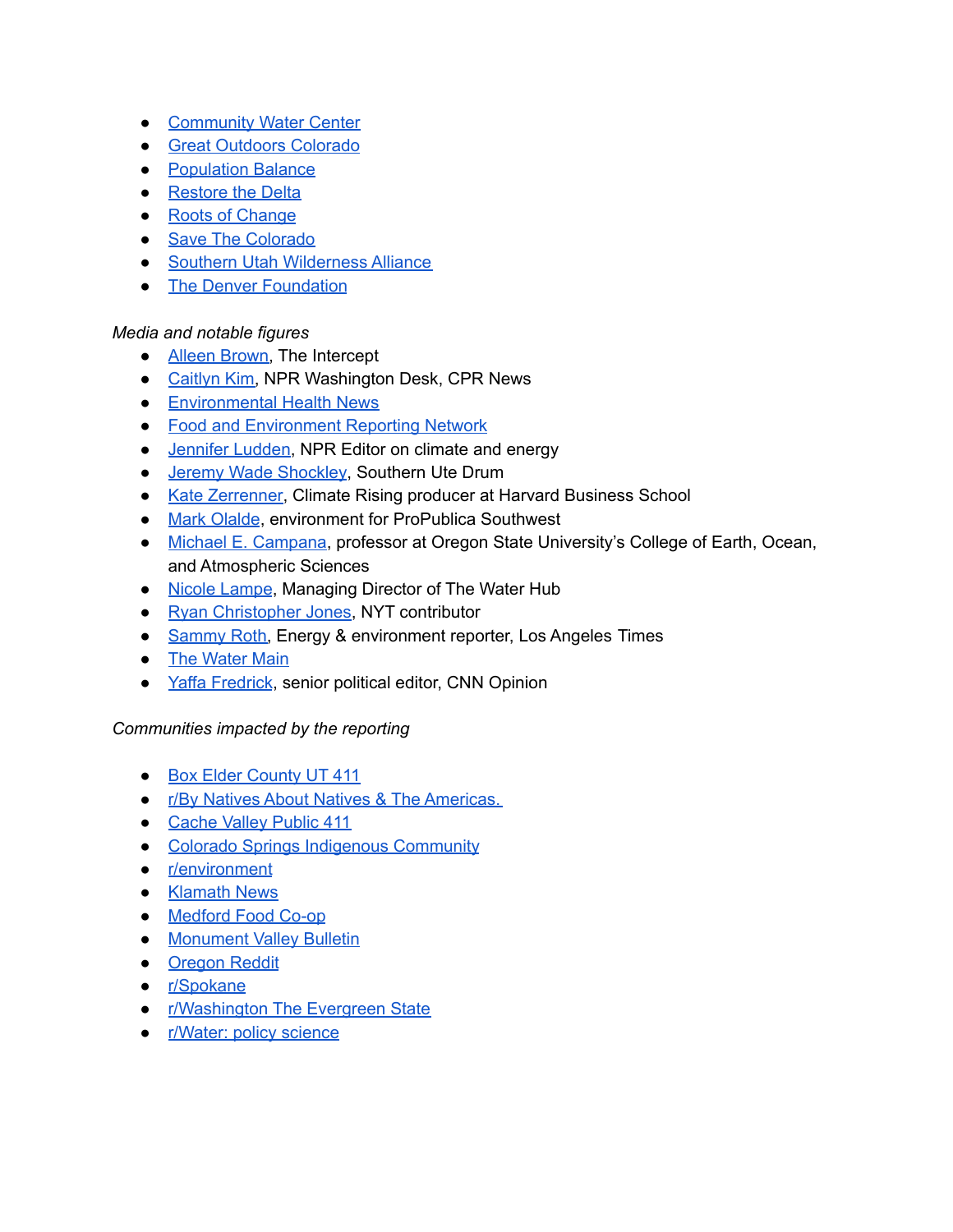# Collaboration feedback

Below are the average responses from the nine INN newsrooms asked to rank their experiences on a 5-point scale:

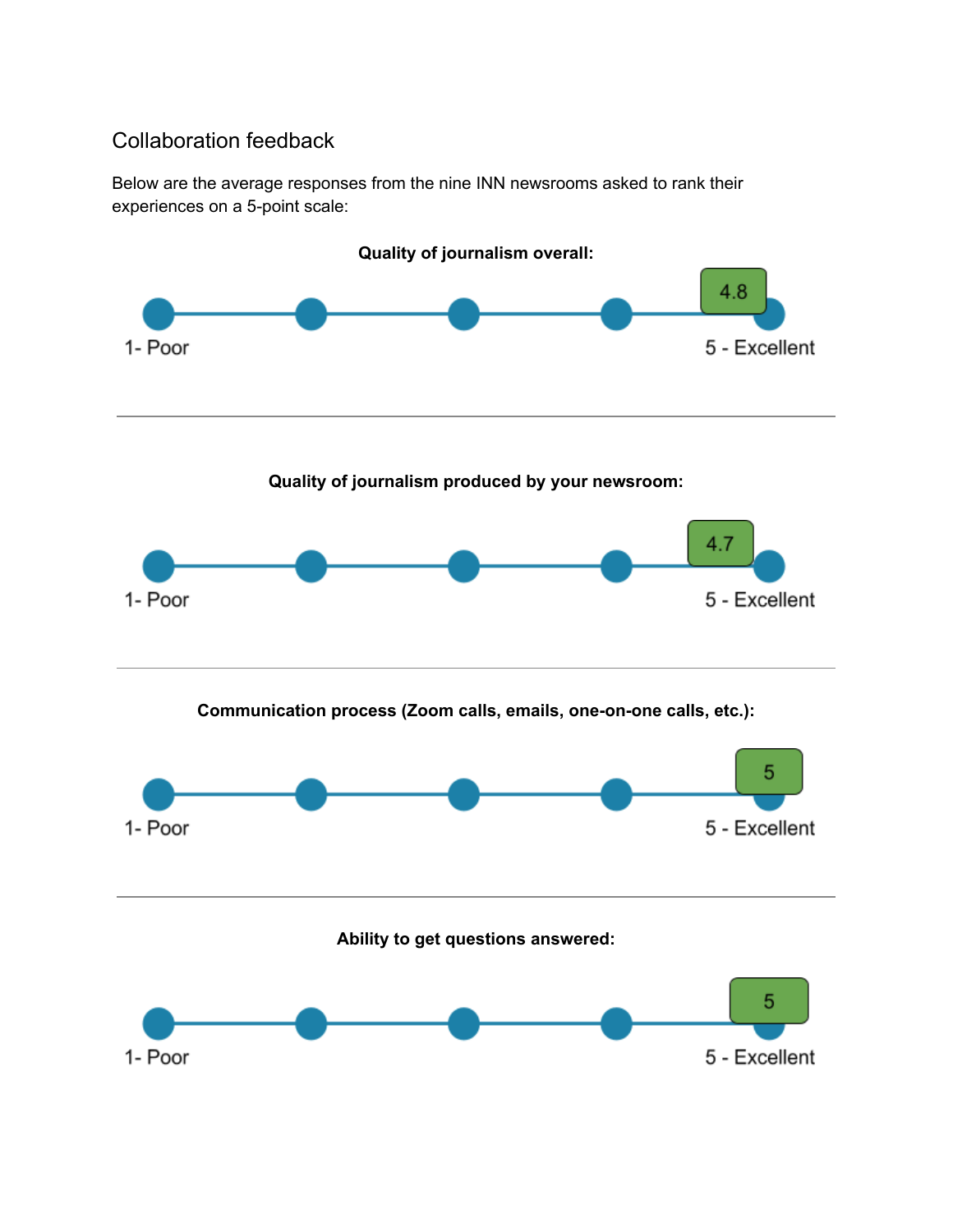

## How did we find this data?

We asked participants to provide engagement data from their sites and social accounts for web metrics and qualitative feedback via a survey.

For content distribution, we searched [Meltwater,](https://www.meltwater.com/) a media monitoring service, for mentions of "Tapped Out: Power and water justice in the rural West" and variations of the series attribution. We also searched for the first sentence of each story.